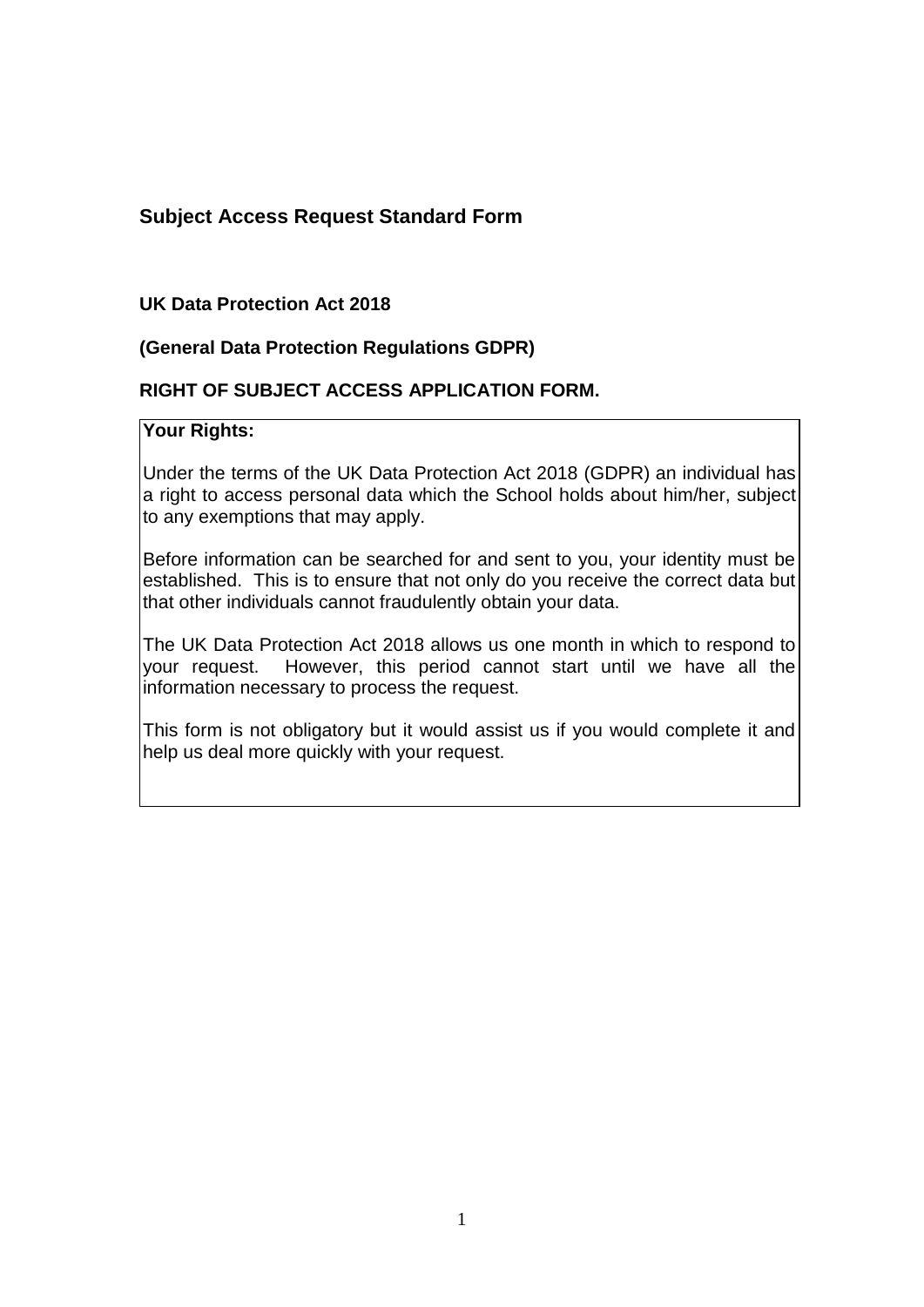If you would like to pursue your access rights please answer the following questions:

# **SECTION 1 – Your Personal Details**

This Section is for requesting your own personal information. Please complete Section 4 below if you are acting on another's behalf.

The information requested below is to help the School satisfy itself as to your identity and to find any data held about you. **Please use block capital letters.**

| Title (Tick box if appropriate) | Mr | <b>Mrs</b> | <b>Miss</b> | <b>Ms</b> |  |
|---------------------------------|----|------------|-------------|-----------|--|
| Other title (eg Dr, Rev, etc)   |    |            |             |           |  |
| Surname/Family Name             |    |            |             |           |  |
| <b>First Names</b>              |    |            |             |           |  |
| Maiden/Former Names             |    |            |             |           |  |
| Sex (tick box) Male             |    | Female     |             |           |  |
| Date of Birth                   |    |            |             |           |  |
| Email address                   |    |            |             |           |  |
|                                 |    |            |             |           |  |

| Home address |           |        |  |
|--------------|-----------|--------|--|
|              |           |        |  |
|              |           |        |  |
|              |           |        |  |
|              | Post Code | Tel No |  |

If you have lived at this address for less than two years, please also give your previous address:

| <b>Previous Home address</b> |           |        |
|------------------------------|-----------|--------|
|                              |           |        |
|                              |           |        |
|                              |           |        |
|                              | Post Code | Tel No |

Have you previously applied to the School for access to your personal data?

Yes  $\Box$  No  $\Box$ 

If so, please could you give the date of your application?

......................................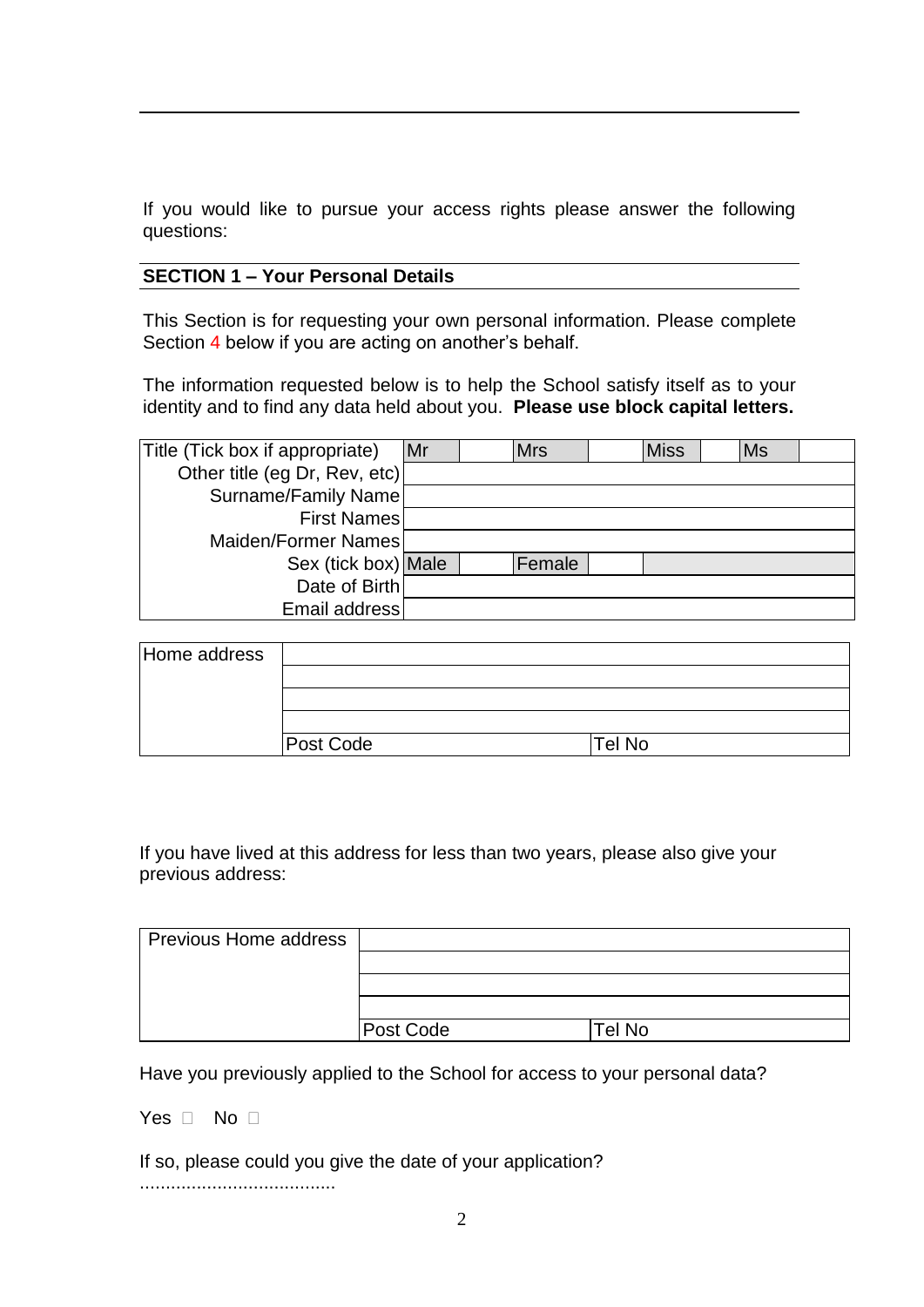## **Proof of Identity**

To help establish your identity, your application should be accompanied by copies of two of the following documents:-

| <b>Utilities Bill</b>  |  |
|------------------------|--|
| <b>Driving Licence</b> |  |
| Passport               |  |

Please do not send original documents, only copies, as these will not be returned.

#### SECTION 2 - The information you are requesting

If your request is for paper and electronic records and there is a specific item of personal information/data which you are seeking, please give the details below: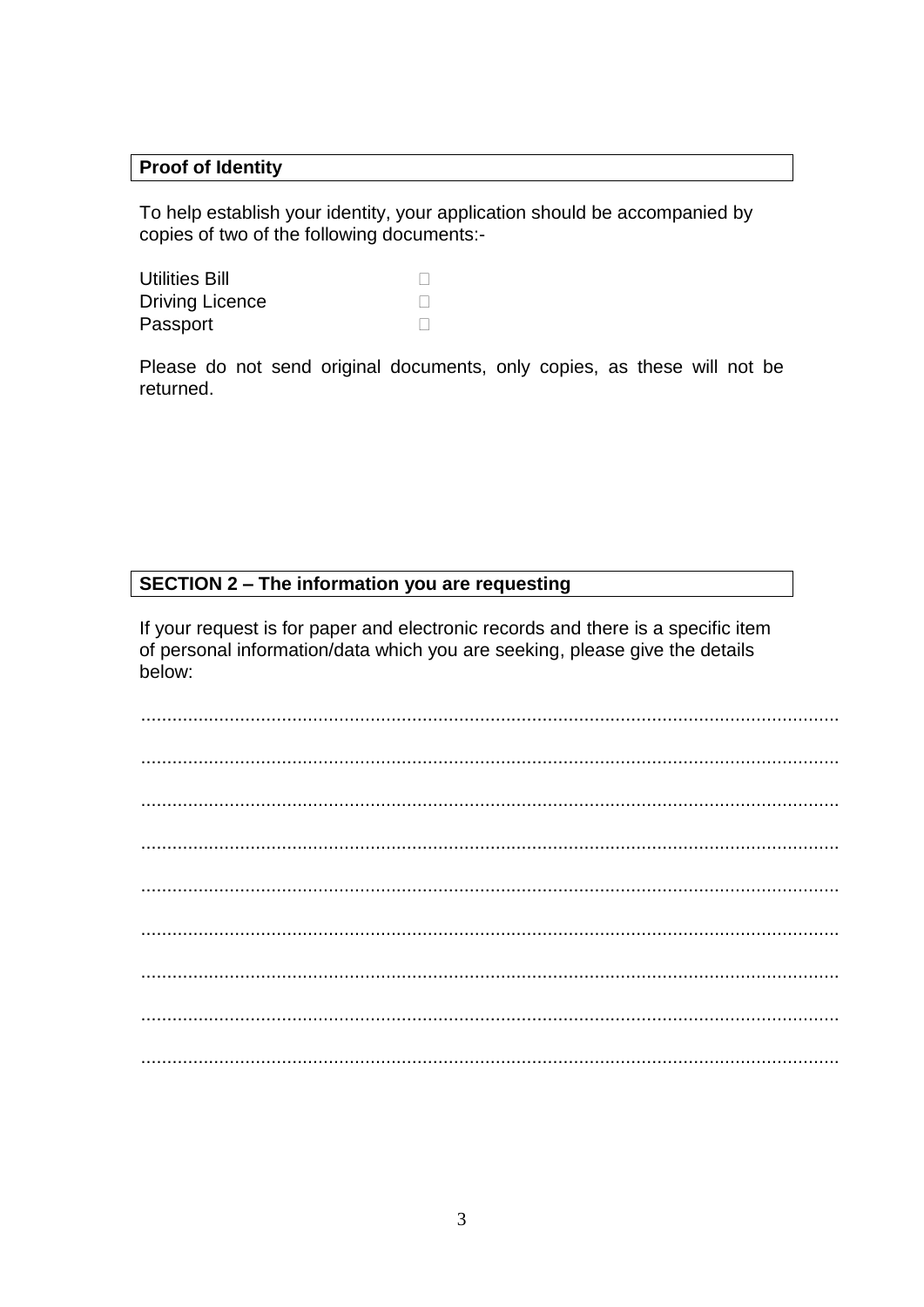If your request is for CCTV footage, please provide the following information:

| <b>Date</b>                                            |  |
|--------------------------------------------------------|--|
| <b>Time</b>                                            |  |
| <b>Location</b>                                        |  |
| Description of Incident,<br>Vehicles and Person<br>(s) |  |
|                                                        |  |

# **SECTION 3 – Requesting another person's data**

An application being made by someone acting on behalf of the data subject.

I confirm that I am acting on behalf of the data subject, namely ................................. and I enclose herewith proof of my authority to act on behalf of the data subject (for example, a letter signed by the data subject authorising me, Power of Attorney, etc.).

| Your relationship to the Data Subject |           |        |
|---------------------------------------|-----------|--------|
| Title (eg Mr)                         |           |        |
| <b>Surnames/Family Name</b>           |           |        |
| <b>First Name</b>                     |           |        |
| Home / Business address               |           |        |
|                                       |           |        |
|                                       |           |        |
|                                       |           |        |
|                                       | Post Code | Tel No |
|                                       |           |        |
| Email address                         |           |        |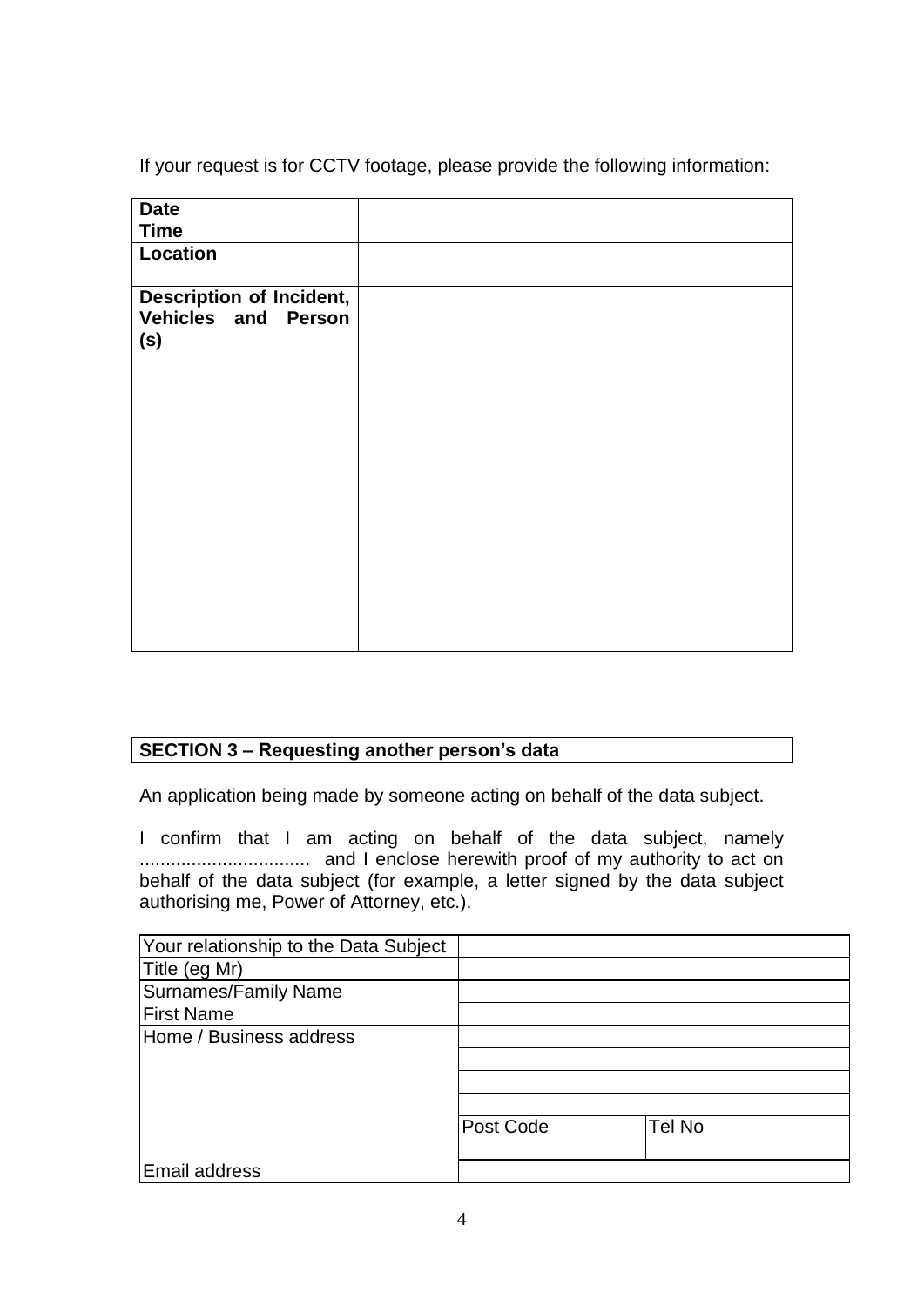## **Proof of Identity**

Proof of identity of agent to help establish your identity as the authorised agent. The application should be accompanied by copies of two of the following documents:

| <b>Utilities Bill</b>                               |  |
|-----------------------------------------------------|--|
| <b>Driving Licence</b>                              |  |
| Passport                                            |  |
| Evidence of parental responsibility (if applicable) |  |

Please do not send original documents, only copies.

#### **SECTION 4 - Declaration**

I request that you provide me with details of the personal data about me as I have indicated above.

I confirm that I am the data subject - I am asking for my own personal data.

OR

I confirm that I am acting on behalf of the data subject – I am asking for the personal data of someone else.

Signed …………………........................................ Date ...............................